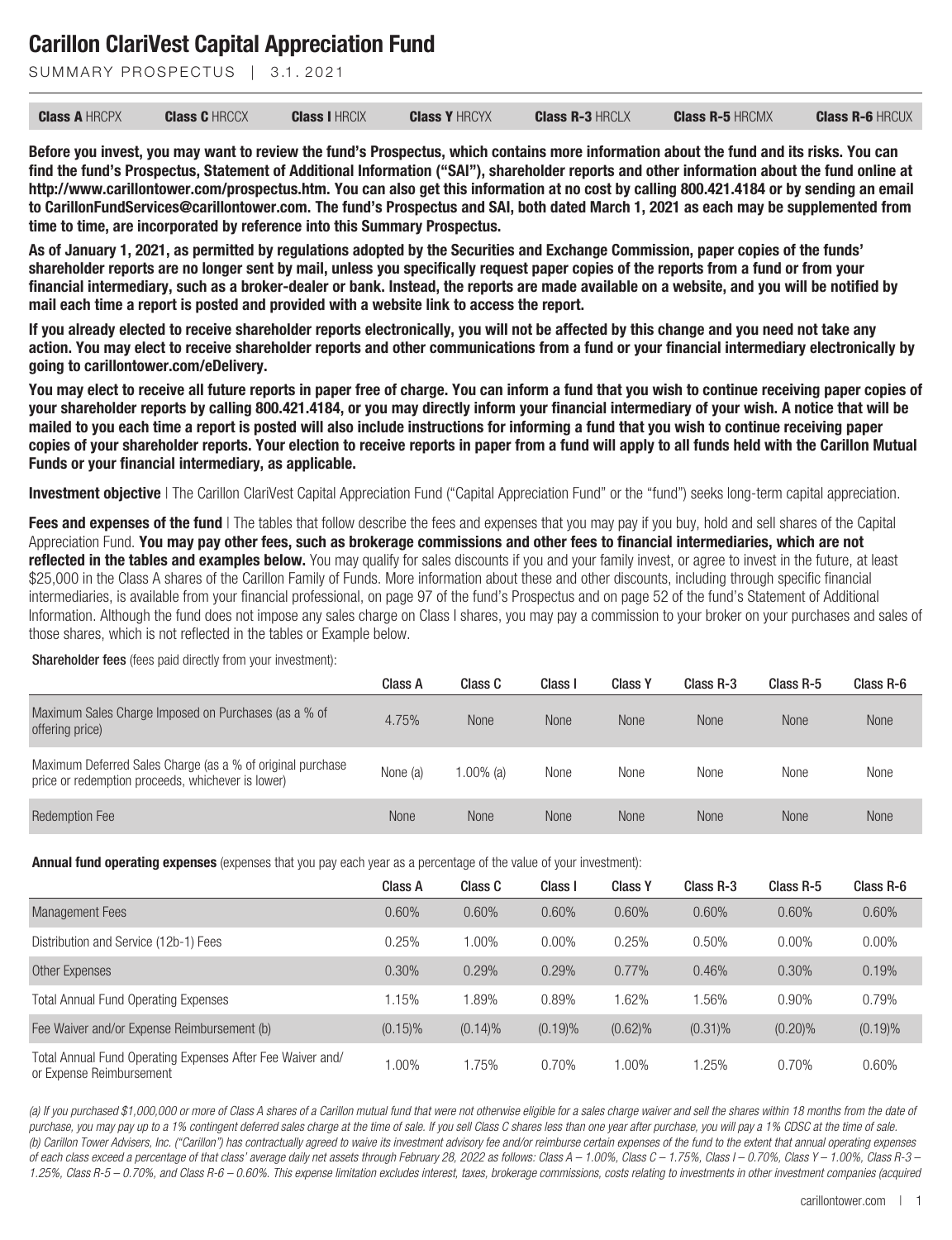#### SUMMARY PROSPECTUS | 3.1.2021

*fund fees and expenses), dividends, and extraordinary expenses. The contractual fee waiver can be changed only with the approval of a majority of the fund's Board of Trustees. Any reimbursement* of fund expenses or reduction in Carillon's investment advisory fees is subject to reimbursement by the fund within the following two fiscal years, if overall expenses fall below the lesser of its then*current expense cap or the expense cap in effect at the time of the fee reimbursement.*

**Expense example** | This example is intended to help you compare the cost of investing in the fund with the cost of investing in other mutual funds. The example assumes that you invest \$10,000 in the fund for the time periods indicated and then redeem all of your shares at the end of those periods. The example also assumes that your investment has a 5% return each year and that the fund's operating expenses remain the same, except that the example reflects the fee waiver/expense reimbursement arrangement for each share class through February 28, 2022. Although your actual costs may be higher or lower, based on these assumptions your costs would be:

| <b>Share Class</b> | Year 1 | Year <sub>3</sub> | Year <sub>5</sub> | Year 10 |
|--------------------|--------|-------------------|-------------------|---------|
| Class A            | \$572  | \$809             | \$1,064           | \$1,793 |
| Class C            | \$278  | \$580             | \$1,008           | \$2,200 |
| Class I            | \$72   | \$265             | \$474             | \$1,079 |
| Class Y            | \$102  | \$450             | \$823             | \$1,870 |
| Class R-3          | \$127  | \$462             | \$821             | \$1,830 |
| Class R-5          | \$72   | \$267             | \$479             | \$1,089 |
| Class R-6          | \$61   | \$233             | \$420             | \$960   |

**Portfolio turnover** | The fund pays transaction costs, such as commissions, when it buys and sells securities (or "turns over" its portfolio). A higher portfolio turnover rate may indicate higher transaction costs and may result in higher taxes when fund shares are held in a taxable account. These costs, which are not reflected in annual fund operating expenses or in the example, affect the fund's performance. During the most recent fiscal year, the fund's portfolio turnover rate was 31% of the average value of its portfolio.

**Principal investment strategies** | During normal market conditions, the Capital Appreciation Fund seeks to achieve its objective by investing at least 65% of its net assets in common stocks of companies that have the potential for attractive long-term growth in earnings, cash flow and total worth of the company. In addition, the portfolio management team prefers to purchase stocks that appear to be underpriced in relation to the company's long-term growth fundamentals. The strategy of the fund's portfolio management team is based upon systematic analysis of fundamental and technical factors, significantly aided by a quantitative process. The fund typically invests in the stocks of large- and mid-capitalization companies, but may invest in the stocks of companies of any size without regard to market capitalization. Although the portfolio management team generally does not emphasize investment in any particular investment sector or industry, the fund may invest a significant portion of its assets in the securities of companies in the information technology sector at any given time. The fund may sell securities when they no longer meet the portfolio management team's investment criteria.

The fund may lend its securities to broker-dealers and other financial institutions to earn additional income.

**Principal risks** | The greatest risk of investing in the fund is that you could lose money. The fund invests primarily in common stocks whose values may increase and decrease in response to the activities of the companies that issued such stocks, general market conditions and/or economic conditions. As a result, the fund's net asset value ("NAV") may also increase and decrease. An investment in the fund is not a deposit with a bank and is not insured or guaranteed by the Federal Deposit Insurance Corporation or any other government agency. Investments in the fund are subject to the following primary risks. The most significant risks of investing in the fund as of the date of this Prospectus are listed first below, followed by the remaining risks in alphabetical order. Each risk summarized below is considered a "principal risk" of investing in the fund, regardless of the order in which it appears. Different risks may be more significant at different times depending on market conditions or other factors.

• Equity securities are subject to market risk. The fund may invest in the following equity securities, which may expose the fund to the following additional risks:

*Common stocks.* The value of a company's common stock may fall as a result of factors affecting the company, companies in the same industry or sector, or the financial markets overall. Common stock generally is subordinate to preferred stock upon the liquidation or bankruptcy of the issuing company;

- Growth stock risk is the risk of a growth company not providing an expected earnings increase or dividend yield. When these expectations are not met, the prices of these stocks may decline, even if earnings showed an absolute increase. If a growth investment style shifts out of favor based on market conditions and investor sentiment, the fund could underperform funds that use a value or other non-growth approach to investing or have a broader investment style;
- Market risk is the risk that markets may at times be volatile, and the values of the fund's holdings may decline, sometimes significantly and/or rapidly, because of adverse issuer-specific conditions or general market conditions, including a broad stock market decline, which are not specifically related to a particular issuer. These conditions may include real or perceived adverse political, regulatory, market, economic or other developments, such as natural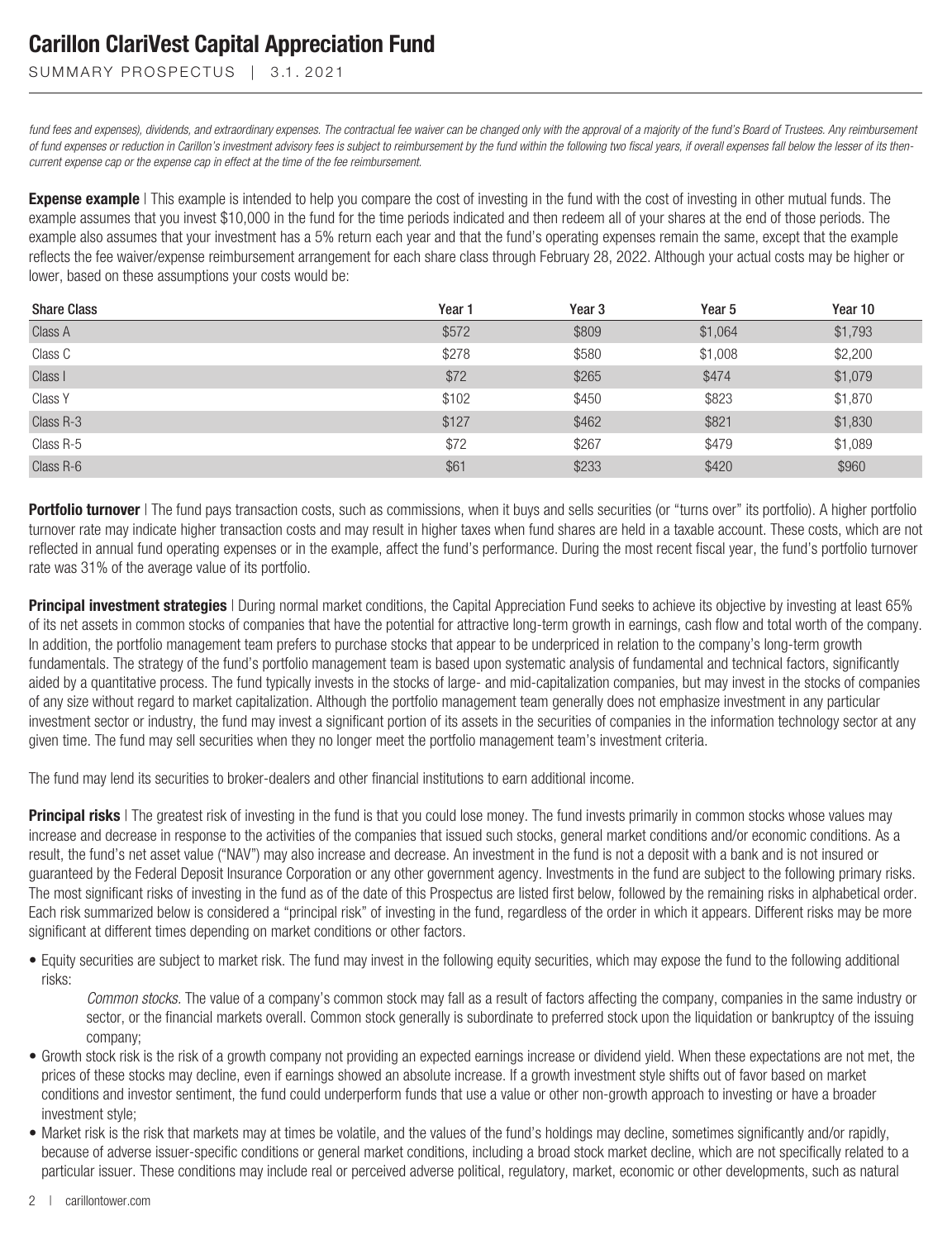SUMMARY PROSPECTUS | 3.1.2021

disasters, public health crises, pandemics, changes in federal, state or foreign government policies, regional or global economic instability (including terrorism and geopolitical risks) and interest and currency rate fluctuations. These and other conditions may cause broad changes in market value, the general outlook for corporate earnings, public perceptions concerning these developments or adverse investment sentiment generally. Changes in the financial condition of a single issuer, industry or market segment also can impact the market as a whole. In addition, adverse market events may lead to increased redemptions, which could cause the fund to experience a loss when selling securities to meet redemption requests by shareholders. Adverse market conditions may be prolonged and may not have the same impact on all types of securities. Conversely, it is also possible that, during a general downturn in the securities markets, multiple asset classes may decline in value simultaneously. Changes in value may be temporary or may last for extended periods. The financial markets generally move in cycles, with periods of rising prices followed by periods of declining prices. The value of your investment may reflect these fluctuations.

**Recent market events risk** includes risks arising from current and recent circumstances impacting markets. The impact of the COVID-19 pandemic has been rapidly evolving, and it has resulted, and may continue to result, in significant disruptions to business operations, travel restrictions, closed international borders, enhanced health screenings at ports of entry and elsewhere, disruptions of and delays in healthcare service preparation and delivery, prolonged quarantines and stay-at-home orders, cancellations, supply chain disruptions, widespread business closures and layoffs, service and event cancellations, reductions and other changes, and lower consumer demand, as well as general concern and uncertainty that has negatively affected the global economy. The Board of Governors of the Federal Reserve System (also known as "the Fed") has taken and may continue to take numerous measures to address the economic impact of the COVID-19 pandemic, such as the reduction of the federal funds target rate and the introduction of several credit and liquidity facilities, and the U.S. federal government has taken and may continue to take steps to stimulate the U.S. economy, including adopting stimulus packages targeted at large parts of the economy. The effect of these and other efforts may not be known for some time, and it is not known whether and to what extent they will be successful.

Decisions by the Fed regarding interest rate and monetary policy continue to have a significant impact on securities prices as well as the overall strength of the U.S. economy. Future legislative, regulatory and policy changes may impact current international trade deals, result in changes to prudential regulation of certain players in the financial market, and provide significant new investments in infrastructure, the environment, or other areas. A rise in protectionist trade policies, slowing global economic growth, risks associated with ongoing trade negotiations with China, risks associated with the United Kingdom's departure from the European Union on December 31, 2020, and a trade agreement between the United Kingdom and the European Union, and the possibility of changes to some international trade agreements, could affect the economies of many nations, including the United States, in ways that cannot necessarily be foreseen at the present time. Interest rates have been unusually low in recent years in the U.S. and abroad and are currently at historic lows. Economists and others have expressed increasing concern about the potential effects of global climate change on property and security values. Regulatory changes and divestment movements tied to concerns about climate change could adversely affect the value of certain land and the viability of industries whose activities or products are seen as accelerating climate change;

- Large cap company risk arises because large-cap companies may be less responsive to competitive challenges and opportunities, and may be unable to attain high growth rates, relative to smaller companies;
- Mid-cap company risk arises because mid-cap companies may have narrower commercial markets, limited managerial and financial resources, more volatile performance, and less liquid stock, compared to larger, more established companies;
- Quantitative strategy risk is the risk that the success of the fund's investment strategy may depend in part on the effectiveness of the sub-adviser's quantitative tools for screening securities. These strategies may incorporate factors that may not be predictive of a security's value. The sub-adviser's stock selection can be adversely affected if it relies on insufficient, erroneous or outdated data or flawed models or computer systems;
- Sector risk is the risk associated with the fund holding a core portfolio of stocks invested in similar businesses, all of which could be affected by similar economic or market conditions. As the fund's portfolio changes over time, the fund's exposure to a particular sector may become higher or lower. Information technology sector risk is the risk that products of information technology companies may face rapid product obsolescence due to technological developments and frequent new product introduction, unpredictable changes in growth rates and competition for the services of qualified personnel. Failure to introduce new products, develop and maintain a loyal customer base or achieve general market acceptance for their products could have a material adverse effect on a company's business. Companies in the information technology sector are heavily dependent on intellectual property and the loss of patent, copyright and trademark protections may adversely affect the profitability of these companies; and
- Securities lending risk is the risk that, if the fund lends its portfolio securities and receives collateral in the form of cash that is reinvested in securities, those securities may not perform sufficiently to cover the return collateral payments owed to borrowers. In addition, delays may occur in the recovery of securities from borrowers, which could interfere with the fund's ability to vote proxies or to settle transactions and there may be a loss of rights in the collateral should the borrower fail financially.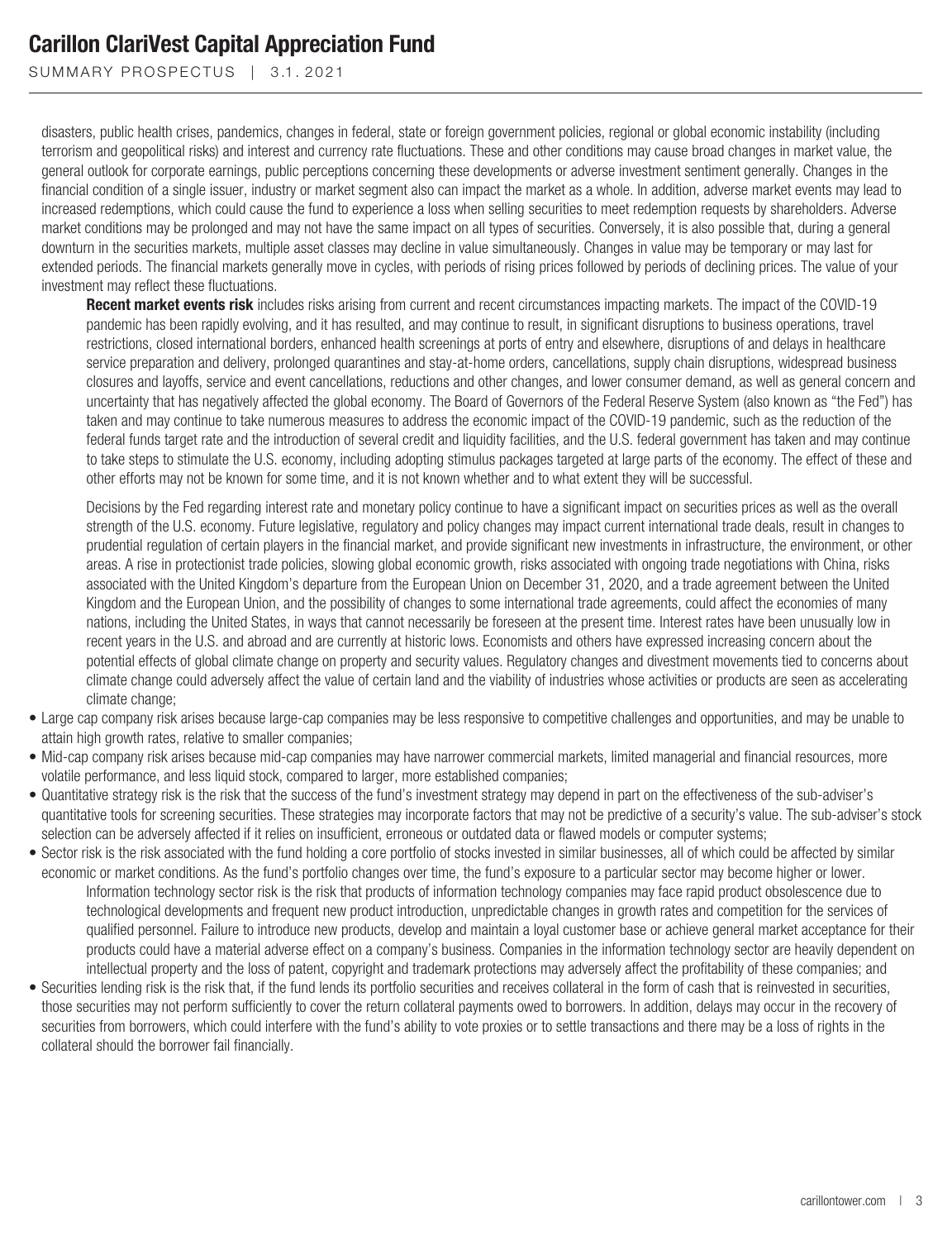SUMMARY PROSPECTUS | 3.1.2021

**Performance** | The bar chart that follows illustrates annual fund returns for the periods ended December 31. The table that follows compares the fund's returns for various periods with benchmark returns. This information is intended to give you some indication of the risk of investing in the fund by demonstrating how its returns have varied over time. The bar chart shows the fund's Class I share performance from one year to another. Each of the fund's share classes is invested in the same portfolio of securities, and the annual returns would have differed only to the extent that the classes do not have the same sales charges and expenses. The fund's past performance (before and after taxes) is not necessarily an indication of how the fund will perform in the future. To obtain more current performance data as of the most recent month-end, please visit our website at carillontower.com.



During 10 year period (Class I shares):

|                     | Return      | <b>Quarter Ended</b> |
|---------------------|-------------|----------------------|
| <b>Best Quarter</b> | 27.28%      | June 30, 2020        |
| Worst Quarter       | $(17.24)\%$ | December 31, 2018    |

**Average annual total returns** (for the periods ended December 31, 2020):

#### Fund return (after deduction of sales charges and expenses)

| <b>Share Class</b>                                   | <b>Inception Date</b> | 1-yr   | $5 - yr$ | $10-yr$ | Lifetime<br>(if less than<br>$10$ yrs) |
|------------------------------------------------------|-----------------------|--------|----------|---------|----------------------------------------|
| Class I - Before Taxes                               | 3/21/06               | 29.31% | 16.96%   | 15.14%  |                                        |
| After Taxes on Distributions                         |                       | 25.38% | 14.96%   | 13.16%  |                                        |
| After Taxes on Distributions and Sale of Fund Shares |                       | 20.13% | 13.30%   | 12.13%  |                                        |
| Class A - Before Taxes                               | 12/12/85              | 22.80% | 15.47%   | 14.24%  |                                        |
| Class C - Before Taxes                               | 4/3/95                | 27.95% | 15.71%   | 13.94%  |                                        |
| Class Y - Before Taxes                               | 11/20/17              | 28.91% |          |         | 16.57%                                 |
| Class R-3 - Before Taxes                             | 9/12/07               | 28.62% | 16.28%   | 14.45%  |                                        |
| Class R-5 - Before Taxes                             | 10/2/06               | 29.29% | 16.96%   | 15.13%  |                                        |
| Class R-6 - Before Taxes                             | 7/31/15               | 29.46% | 17.09%   |         | 15.49%                                 |